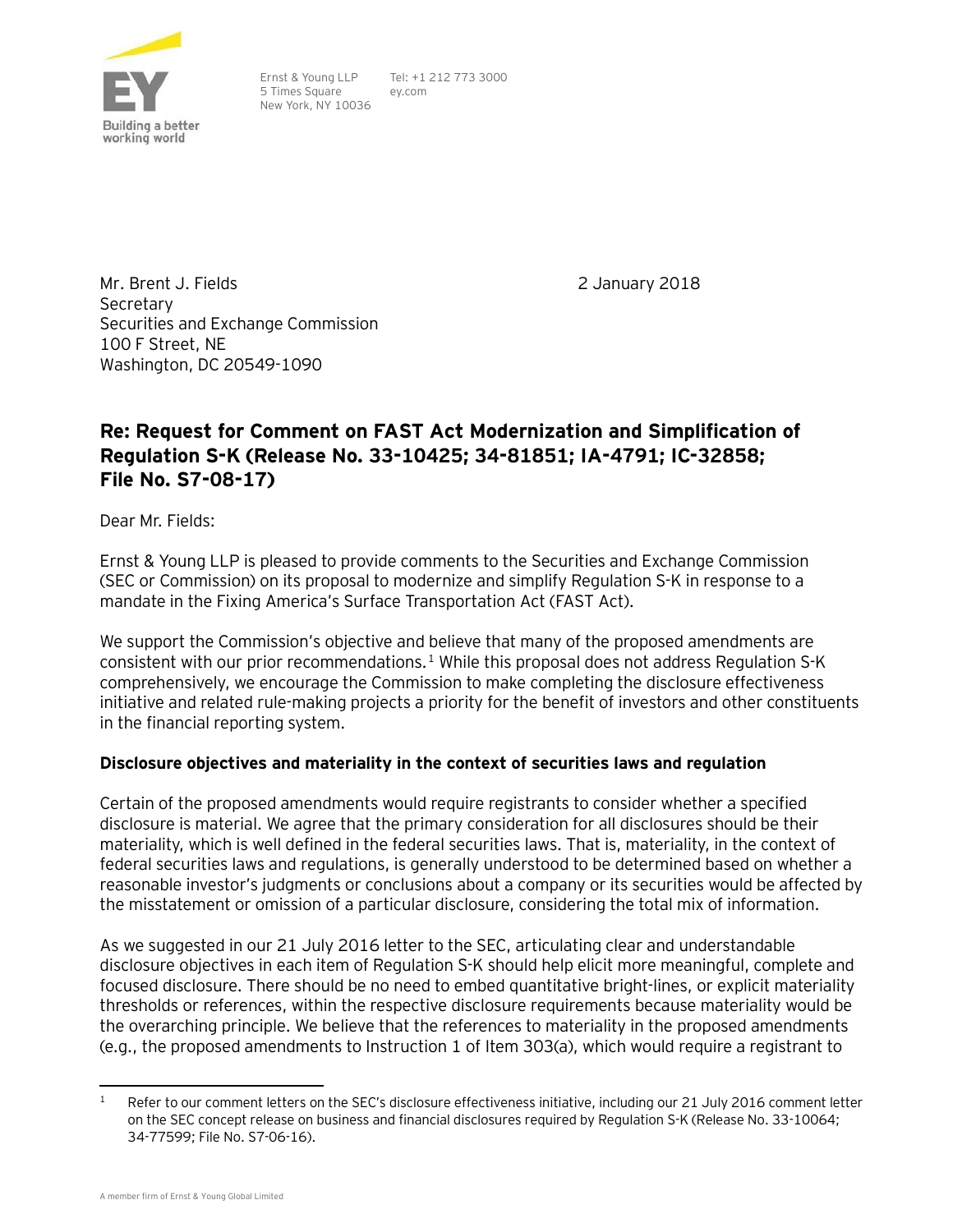

consider whether the discussion of the earliest of the three periods covered in management's discussion and analysis (MD&A) would be "material to an understanding of the registrant's financial condition, changes in financial condition, and results of operations") could cause confusion and result in inconsistent application, as discussed below.

The appendix to this letter lists various references to "material," "materially" and "materiality" in the disclosure items of Regulation S-K. Overall, we identified 225 instances in Regulation S-K that refer to materiality in a context that in many cases is narrower than the total mix of information, such as *material to the investor* or *investment decision*, *material to the registrant's business* and *material to operating results or financial condition*. In many of these cases, it is unclear whether the SEC intended a registrant to evaluate materiality in a context different than the total mix of information. We recommend that the Commission reconsider the disclosure requirements, objectives and instructions in Regulation S-K to evaluate whether references to "material", or its derivations, can be avoided, unless it is the express intention of the Commission for registrants to apply the concept of materiality in a context different than its common application under federal securities law. Accordingly, as part of its broader review of Regulation S-K, we suggest that the Commission review the references to materiality in Regulation S-K outlined in the appendix to this letter (and other materiality references in the Regulation that we excluded from the scope of the appendix) and consider whether it would be appropriate to remove, modify or retain those references.

### **Management's discussion and analysis**

The proposal would allow a registrant that includes three years of audited financial statements in its filing to omit the discussion of the earliest of the three years if such discussion (1) is not material to an understanding of its financial condition, changes in financial condition and results of operations and (2) has been included in the registrant's prior-year Form 10-K. In addition, the proposed instruction would no longer refer to two successive year-to-year comparisons, which many registrants have previously filed. We support the proposed changes and believe they would help streamline annual reports without diminishing the utility of the information provided to investors or weakening investor protections. We offer the following recommendations to clarify the proposals and increase the likelihood of the amendments achieving their desired results.

With respect to the first condition, we are concerned that it could be challenging to apply in practice, particularly in the year of implementation. For example, registrants could struggle to consistently evaluate whether discussion of the earliest of the three years is "material to an understanding of the registrant's financial condition, changes in financial condition and results of operations," particularly if they have traditionally provided two successive year-to-year comparisons. At a minimum, we suggest that the SEC revise the instruction to refer to "understanding of changes in the registrant's financial condition and trends in its results of operations." We believe this would promote a more appropriate consideration of the extent to which the earliest year is relevant to the discussion and analysis of the most recent year.

Also, it is unclear whether the first condition refers to discussion of the earliest of the three years in its entirety or whether the evaluation should consider selected aspects of that period, which we believe was the SEC's intent. Further, as discussed above, we are concerned about the use of the term "material" in the proposed amendment to the instructions. Therefore, we suggest that the instruction be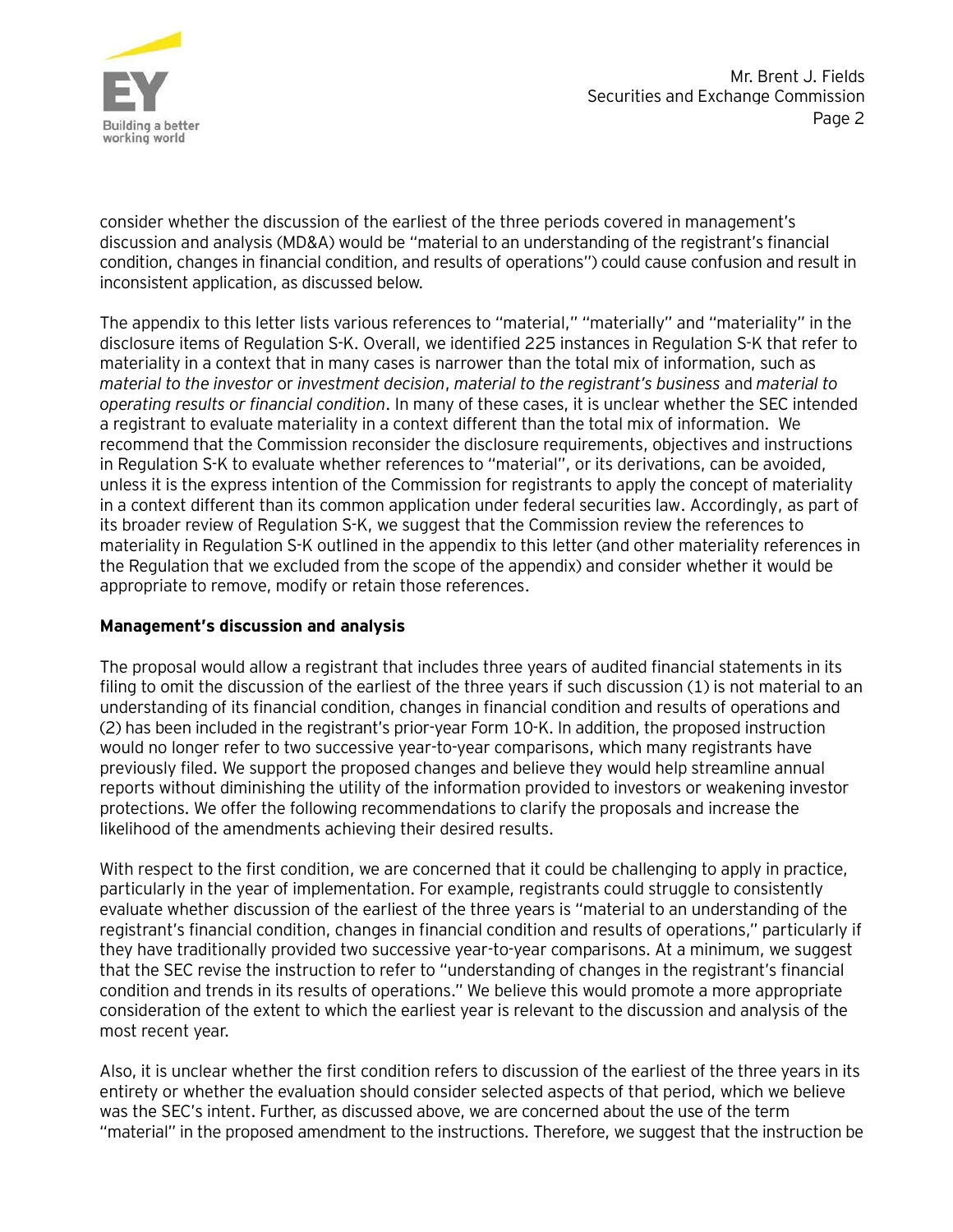

revised to allow the omission of discussion "about some or all of the information about the earliest of the three years that is not necessary to achieve the disclosure objectives of MD&A." This would encourage registrants to take a "fresh look" at their MD&A every time it is filed, focus on disclosing multiyear trends and reduce repetition of previously filed year-to-year comparisons.

To this end, as part of its disclosure effectiveness initiative, we suggest that the SEC revise Item 303 of Regulation S-K to clearly identify its disclosure objectives, many of which are currently embedded within the instructions to Item 303 and were expressed in plain English in the Commission's December 19, 2003, Interpretive Release. These objectives should be fundamental and broad enough to apply across industries and remain relevant over time, such as:

- ► Provide narrative explanation through the eyes of management necessary to understand financial condition, changes in financial condition and results of operations
- $\blacktriangleright$  Provide the context in which the financial statements should be analyzed
- $\blacktriangleright$  Discuss the quality and variability of earnings and cash flows, from operations and outside sources, and the likelihood that past performance will not be indicative of future performance based on known events and uncertainties

We believe such an approach would alleviate the challenges of applying the proposed amendment to the instructions to Item 303 that uses the term "material" in a narrower context than the total mix of information.

With respect to the second condition requiring discussion of the earliest of the three years in the registrant's prior-year Form 10-K, if the objective is to make sure that investors have been provided with MD&A that makes direct comparisons to the earliest of the three years, it is unclear why consideration should be limited to the prior-year Form 10-K. Therefore, we suggest that the Commission expand the second condition to state "if such discussion was previously filed in any SEC filing on EDGAR by that registrant under the Securities Act of 1933 (Securities Act) or the Exchange Act of 1934 (Exchange Act), such as Form S-1, Form S-4, Form 10 and Form 8-K."

Further, if the Commission expands the scope as we suggest in the paragraph above, the consequence would appear to be only to require two successive year-to-year comparisons (or an integrated discussion covering all three years) in an initial public offering (IPO) registration statement of an entity that presents three years of audited financial statements. As an alternative to a modified second condition, the amended instruction should be more explicit regarding the MD&A requirements in the IPO registration of an entity that presents three years of audited financial statements.

We support the Commission's proposal to enact conforming changes to Item 5, *Operating and Financial Review and Prospects*, of Form 20-F to maintain a consistent approach to MD&A for domestic and foreign private issuers.

In our view, when an annual report includes the initial filing of retrospective revisions to prior-period financial statements, such as a retroactive adoption of a new accounting principle, correction of an error, realignment of reportable segments or reorganization of entities under common control, there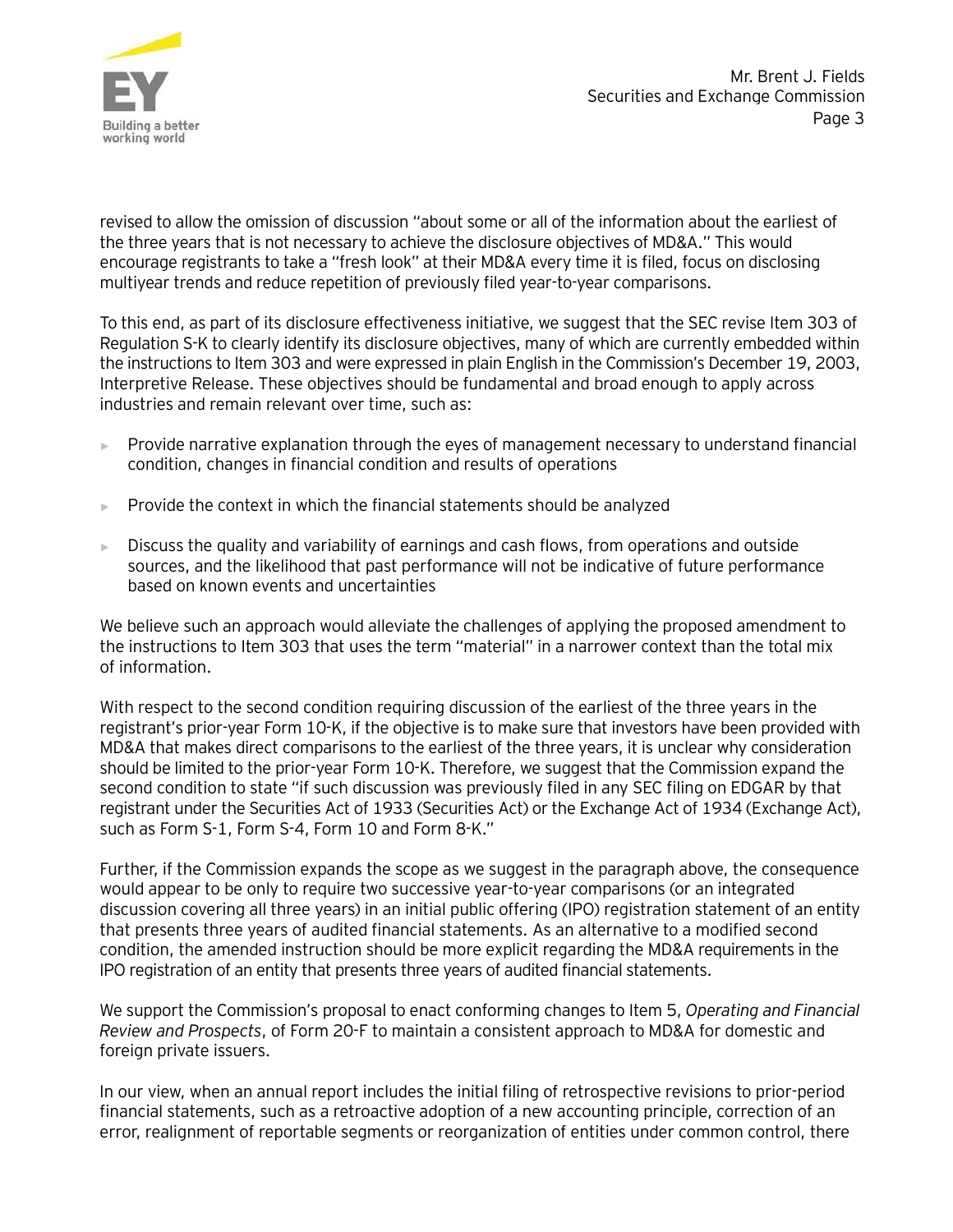

should be no requirement to update previously filed MD&A. Instead, in such a filing, the issuer would only need to consider a discussion of the earliest of the three years presented in the same manner as it would in any annual report. When retrospectively revised financial statements are initially filed in a registration statement, a Form 8-K or an amended annual report, we believe it would be appropriate to update MD&A most recently on file in many but not all cases, consistent with considerations for material changes today (i.e., Item 11 of Form S-3). The evaluation of whether to update MD&A should consider both the pervasiveness of the changes and their related financial statement impact. It would be helpful for the Commission to acknowledge that in its adopting release or, more preferably, in the instructions to Item 303.

### **Description of property**

In our comment letter on the Concept Release for Regulation S-K, we recommended that the Commission eliminate Item 102, *Description of Property*, and incorporate disclosure objectives related to physical properties and all other critical resources (e.g., human capital, intellectual property, technology) in the broader discussion of the registrant's business. We continue to believe that Item 102 should be subsumed into the disclosure objectives of Item 101. The SEC's proposing release explained that a broader revision of Regulation S-K along these lines will be deferred to a later, more comprehensive project, which we support.

In the interim, we note that the proposed revisions to Item 102 include several references to "material" or "materiality" and with respect to that materiality evaluation, the proposed revision retains the related reference to Instruction 1 to Item 101. As discussed above, we recommend that references to these terms be avoided in the individual disclosure items in Regulation S-K. Instead, the disclosure objective for properties should be to identify assets that contribute significantly to enterprise value, that are unique or provide competitive advantage, that could not be readily replaced or that present a significant risk to the enterprise if the registrant loses their use or access to them.

### **Risk factors**

We support the proposal to omit the examples of possible risk factor disclosures from the relocated Item 105, *Risk Factors*, and to require the use of plain English when disclosing risk factors*.* Consistent with our previous comment letters, we believe that risk factor disclosures could be more informative by describing the expected consequences to the registrant with more specificity, presenting the risk factors with the highest probability of occurrence or largest potential magnitude first, and incorporating insights from the company's risk management processes.<sup>[2](#page-3-0)</sup>

### **Hyperlinks and cross-referencing**

We support the Commission's proposal to encourage registrants to avoid repetitive disclosures and promote more concise and user-friendly disclosure documents by using hyperlinks and crossreferences to content elsewhere in the same filing and to other filings on EDGAR.

<span id="page-3-0"></span><sup>&</sup>lt;sup>2</sup> For example, our 21 July 2016 letter on the concept release on Regulation S-K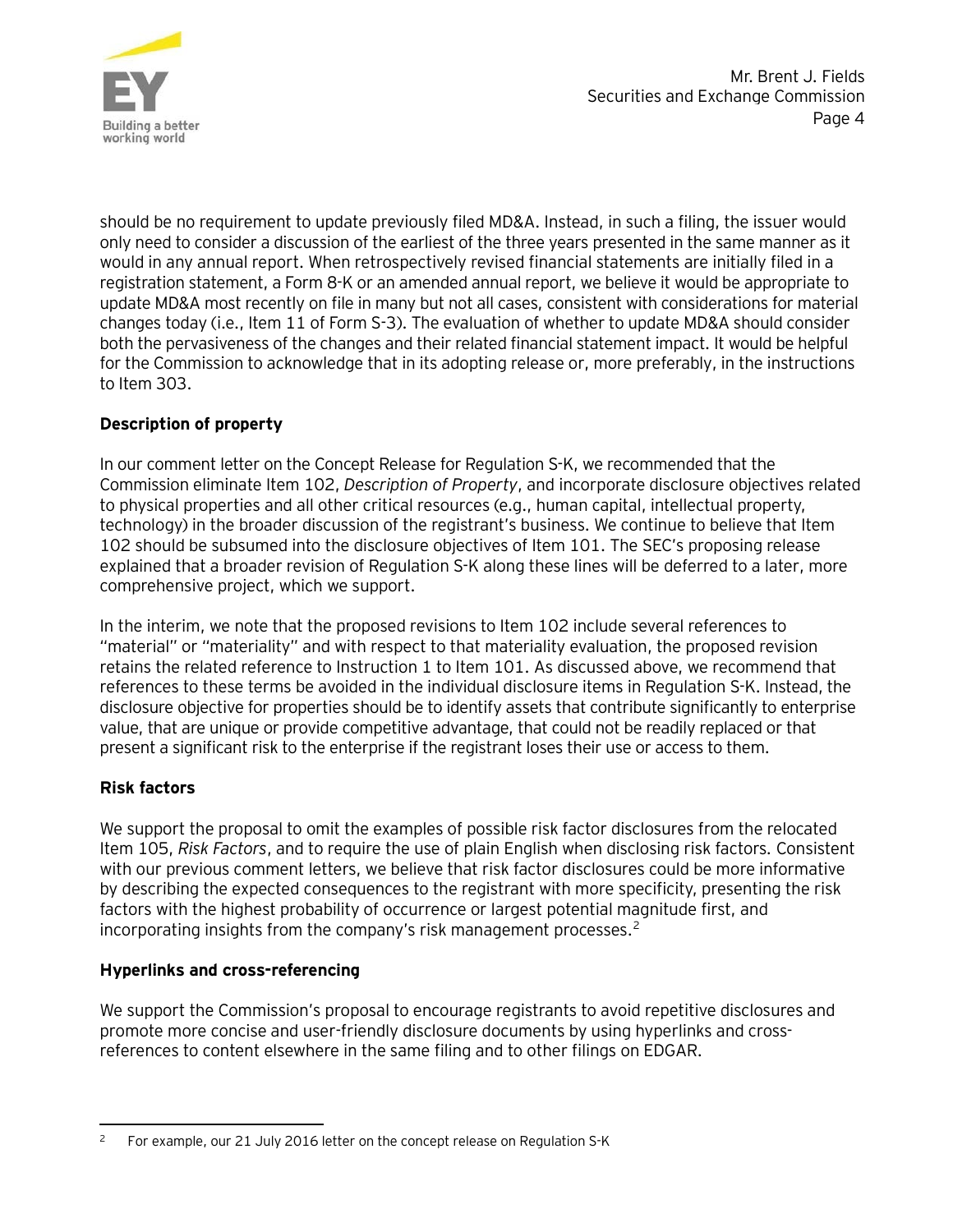

We recommend that the adopting release and amendments contain instructions on how registrants would make clear which hyperlinks and cross-references to content in other filings with the SEC are provided for reader convenience and navigability and which ones relate to information incorporated by reference in the current filing. We note that because auditors have to consider any information incorporated by reference to be "other information in a filing that contains audited financial statements," it would be critical for registrants to make this distinction so the auditor could comply with both of the following requirements:

- ► Identify the other information in a filing, the related scope of his/her professional responsibility and what constitutes "a document," as defined in PCAOB Auditing Standard (AS) 2710, *Other Information in Documents Containing Audited Financial Statements*
- $\blacktriangleright$  Perform a reasonable investigation in conjunction with assuming Section 11 liability with respect to an effective registration statement that includes his/her audit report in accordance with PCAOB AS 4101, *Responsibilities Regarding Filings Under Federal Securities Statutes*.

The PCAOB's most recent agenda includes a project on the auditor's responsibility regarding other information.<sup>[3](#page-4-0)</sup> We encourage the SEC to closely monitor this project so that any resulting standard setting defines the scope of other information with sufficient clarity when hyperlinks and cross references are used.

### **Financial statements**

We appreciate the Commission's responsiveness to concerns expressed by us and other public accounting firms about the scope of the auditor's report when the financial statements and notes thereto refer to content residing elsewhere. We agree with the proposed prohibition of cross-references in the financial statements to information disclosed outside the financial statements unless permitted by SEC rules.

While we support the proposal to prohibit cross-references in the financial statements, we understand that there are certain standards in IFRS (e.g., IFRS 7, *Financial instruments: Disclosures*) that permit certain disclosures that are part of the audited financial statements to be located outside the related notes with a cross-reference in the notes that identifies this information. We suggest that the SEC consider allowing cross-referencing when it is expressly permitted by the accounting standards applied by the registrant, such as IFRS, but require any information that has been cross-referenced in the financial statements to be clearly identified as an integral part of the audited financial statements.

We also support the proposal to amend Item 407(d)(3)(i)(B) to refer more broadly to the "applicable requirements of the PCAOB and the Commission's rules," since the reference to PCAOB interim standard AU 380 is indeed outdated.

<span id="page-4-0"></span> <sup>3</sup> PCAOB [Standard-Setting Update,](https://pcaobus.org/Standards/Documents/Q42017-standard-setting-update.pdf) 30 September 2017, pages 5 – 7.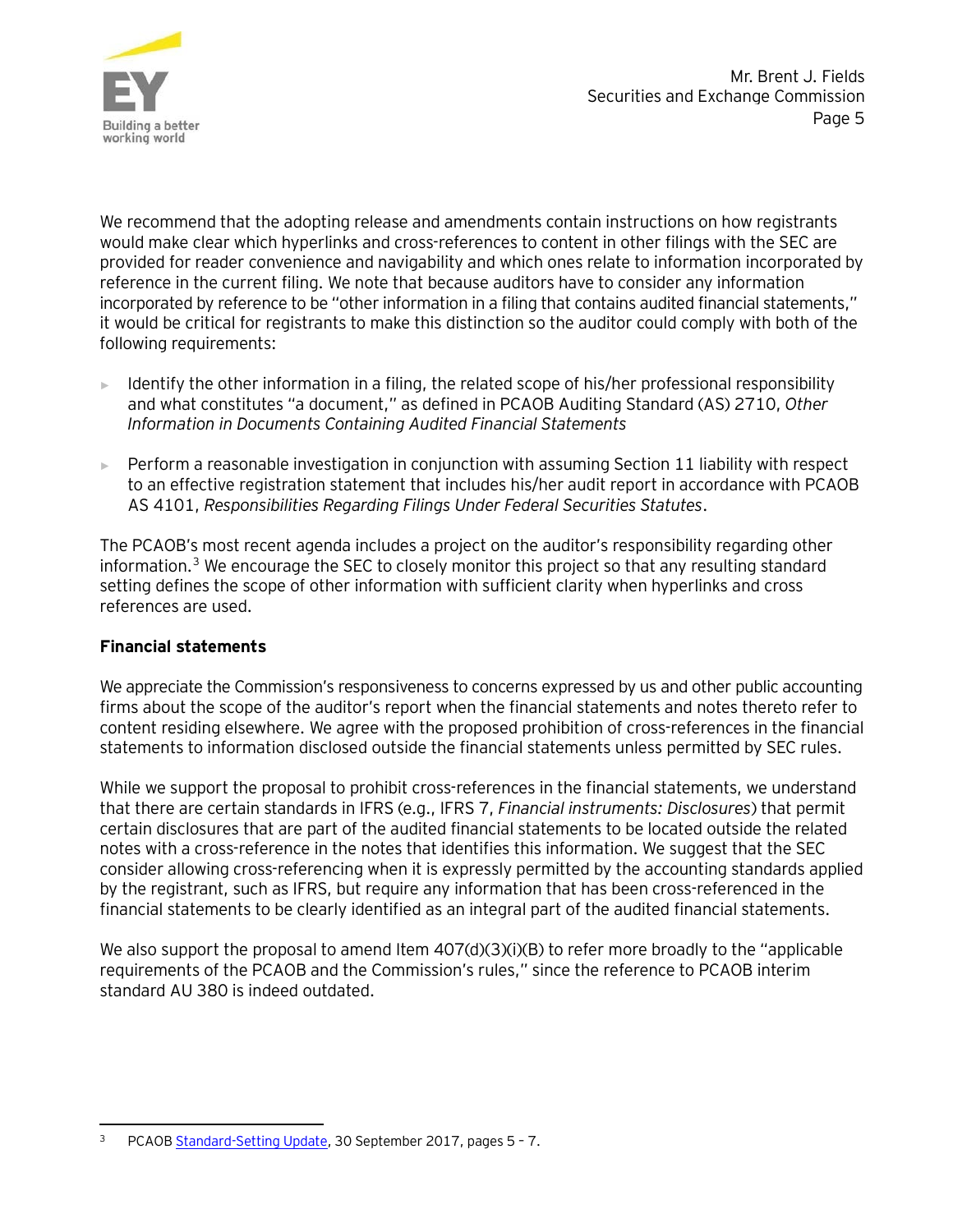

#### **Forms**

To provide registrants with more flexibility in how they present their disclosures, the proposal would amend Forms 10, 10-K and 20-F to allow registrants to exclude numbers and captions specified in the respective forms (but not captions required expressly by the form or Regulation S-K) and instead create their own captions and order of presentation. We support the proposal to provide registrants more flexibility in organizing disclosures and tailoring their presentation. This is consistent with principles-based disclosure objectives and would help reduce repetition and the need for crossreferences. To facilitate investor navigation, a registrant that does not follow the order of presentation prescribed by the periodic reporting form should be encouraged to provide a table showing where the disclosures required by the form can be found.

**\* \* \* \* \***

We would be pleased to discuss our comments with the Commission or its staff at your convenience.

Yours sincerely,

Ernet + Young LLP

Copy to:

Mr. William Hinman, Director, Division of Corporation Finance Mr. Kyle Moffatt, Acting Chief Accountant, Division of Corporation Finance Mr. Wesley R. Bricker, Chief Accountant, Office of Chief Accountant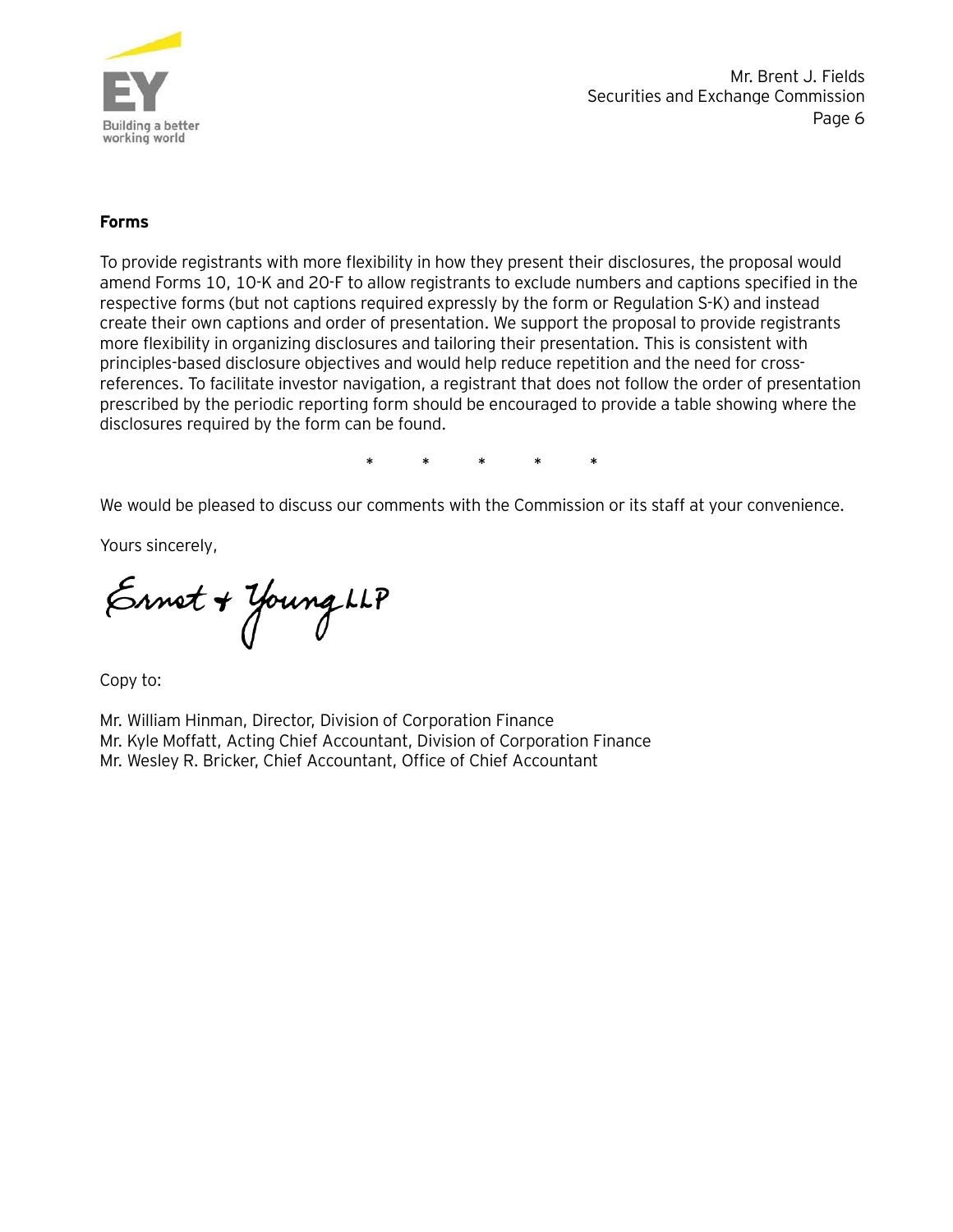## **Appendix — Materiality references in Regulation S-K**

**(excluding Items 1110–1122 and Subparts 1200 requiring disclosures by oil and gas registrants and Subpart 1100 requiring disclosures for asset-backed securities)**

| Materiality definition/context                           | Number of<br>times It<br>occurs in<br><b>Regulation S-K</b> | Item reference within Regulation S-K of each<br>occurrence                                                                                                                                                                                                                                                                                                                                                                                                                                                                                                                                                                                                                                                 |
|----------------------------------------------------------|-------------------------------------------------------------|------------------------------------------------------------------------------------------------------------------------------------------------------------------------------------------------------------------------------------------------------------------------------------------------------------------------------------------------------------------------------------------------------------------------------------------------------------------------------------------------------------------------------------------------------------------------------------------------------------------------------------------------------------------------------------------------------------|
| Material features/factors/terms<br>in contracts          | 44                                                          | 305(a) Instruction B; 402(e)(1); 402(e)(1)(i);<br>402(e)(1)(ii); 402(e)(1)(iii); 402(h)(2) Instruction<br>4 (3); 402(h)(2) Instruction 4(3)(i); 402(i)(3);<br>402(i)(3); 402(i)(3)(iii); 402(j)(4); 402(j)(5);<br>402(k)(2)(vii) Instructions; 402(b)(2);<br>402(b)(2)(ix); 402(b)(2)(xiv) 402(n)(2)(iii) and<br>(iv) Instruction 2; 402(0); 402(0)(1); 402(0)(4);<br>402(o)(5); 402(q); 402(q)(1); 402(q)(2);<br>402(r)(2)(vii) Instructions; 402(r)(3); 402(r)(3);<br>402(t)(3) Instruction; 402(t)(3)(iii) Instructions;<br>407(e)(3)(iii); 601 Instruction 2; 903(b);<br>903(b)(2); 910(b); 910(e)(3); 912(d)(1); 1001;<br>1001(1); 1004(a); 1005(e); 1006(c)(4); 1007(b);<br>$1007(d)(1)$ ; $1009(a)$ |
| Material change                                          | 26                                                          | 201 Instruction 2; 301 Instruction 4; 303(a)(1);<br>303(a)(2)(ii); 303(a)(3)(ii); 303(a) Instruction 8;<br>303(b); 305(a)(iii)(4); 402(k)(2)(iii) and (iv)<br>Instructions; $402(n)(2)(v)$ and $(n)(2)(vi)$<br>Instruction 2; 402(0)(2); 402(0)(2); 402(s)(5);<br>407(a)(2); 407(c)(3); 407(c)(3) Instruction 2;<br>407 Instruction 2; 512(a)(iii); 601(b)(3)(i);<br>701(f)(viii); 1124; 1125(k)(1); 907(c); 911(c)(3);<br>1006(c)(3); 1006(c)(5)                                                                                                                                                                                                                                                          |
| Material risk/risk exposure                              | 13                                                          | 305(a)(iii)(3); 305(b); 305(b) Instruction 1 B;<br>305(b) Instruction 1 B; 305(a) and 305(b)<br>General Instruction 5 A; 305(a) and 305(b)<br>General Instruction 5 A iii; 508(b); 902(b)(2);<br>903(b)(7); 904(a); 904(a)(2); 908(b)(3);<br>908(b)(2)                                                                                                                                                                                                                                                                                                                                                                                                                                                     |
| Material to results of<br>operations/financial condition | 13                                                          | 302(a)(3); 303(a) Instruction 4; 303(a)<br>Instruction 11; 303(b); 303(b)(1); 303(b)(1);<br>303(b)(2); 303(b)(2); 303(b) Instruction 3;<br>303(b) Instruction 3; 303(b) Instruction 4;<br>303(b) Instruction 5; 915(a)                                                                                                                                                                                                                                                                                                                                                                                                                                                                                     |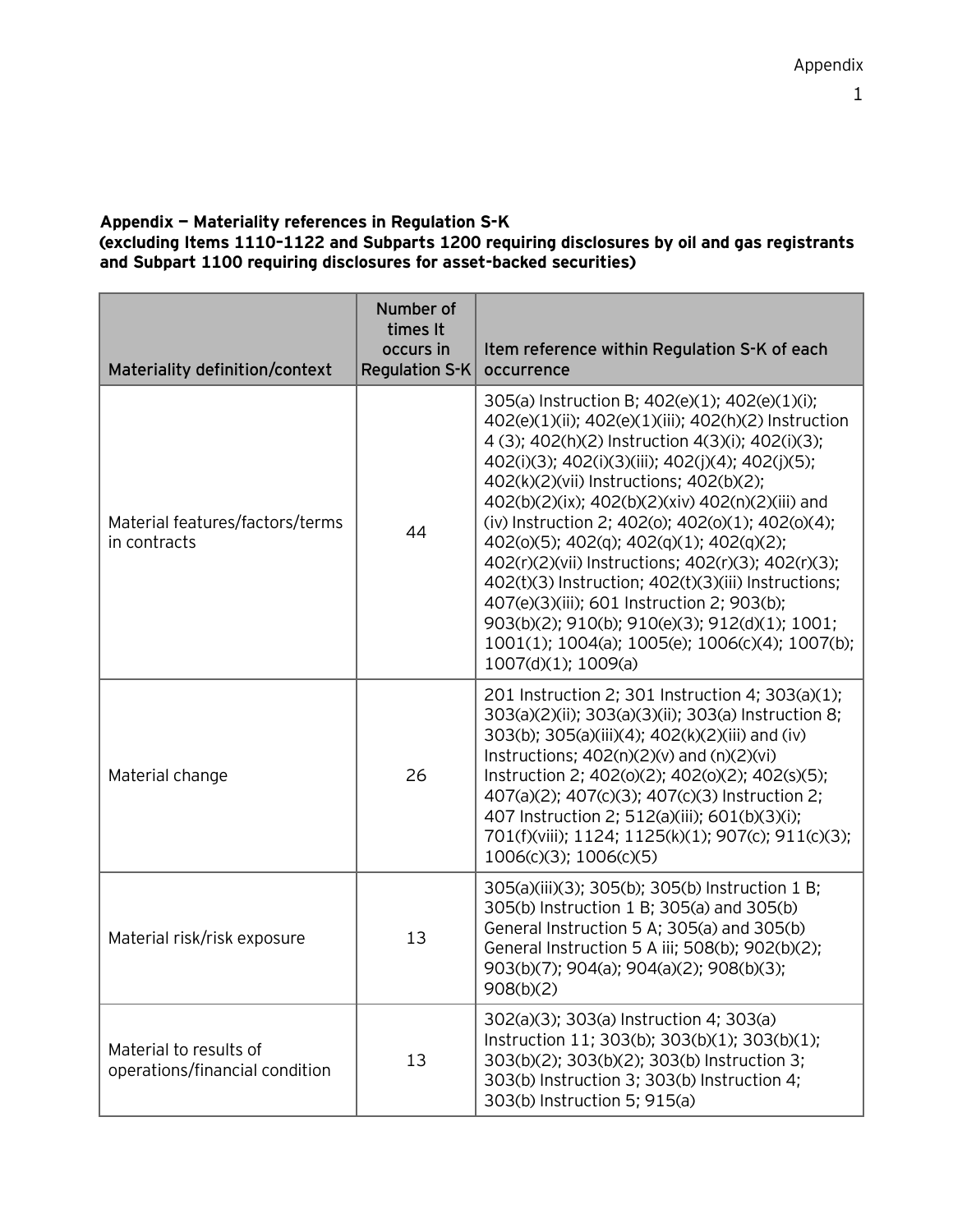| Materiality definition/context                       | Number of<br>times It<br>occurs in<br><b>Regulation S-K</b> | Item reference within Regulation S-K of each<br>occurrence                                                                                                                                                                    |
|------------------------------------------------------|-------------------------------------------------------------|-------------------------------------------------------------------------------------------------------------------------------------------------------------------------------------------------------------------------------|
| Material to compensation                             | 11                                                          | 402(b)(1); 402(b)(2)(ix); 402(b)(2)(xiv); 402(b)<br>Instruction 1; 402(b) Instruction 3; 402(c)(2)(v)<br>and (vi) Instruction 2; 402(d)(2)(viii); 402(d)<br>Instruction 7; 402(o)(7); 402(r)(2)(vii); 402(u)<br>Instruction 6 |
| Material to the registrant                           | 10                                                          | 303(a)(1); 303(a)(4)(i)(d); 303(a)(4)(i)(d);<br>303(a)(4)(ii)(D); 402(s); 402(s); 506;<br>512(a)(6)(iii); 601(b)(10)(i); 201(a)(2)(iii)                                                                                       |
| Material transaction/event/item                      | 10                                                          | 304(b)(3); 401(f) Instructions; 402(o)(7);<br>508(c)(3); 601(b)(8); 905(d)(2); 907(a)(ii);<br>910(e)(2)(viii); 1005(b)(6); 1006(c)(2)                                                                                         |
| Material relationship                                | 9                                                           | 507; 202(b)(10); 508(a); 508(b); 508(i);<br>909(b)(v); 909(b)(v)(B); 911(a)(1)(iv); 1003(c)(2)                                                                                                                                |
| Material to investor or<br>investment decision       | 9                                                           | 303(a)(4)(i); 401(g); 401(g); 404(a)(6);<br>601(b)(2); 601(b)(8); 903(b)(1); 905(e); 910(d)                                                                                                                                   |
| Material contract(s)                                 | $\overline{7}$                                              | 601(a)(4); 601(b)(2); 601(b)(10)(ii)(D);<br>601(b)(10)(iii)(A); 601(b)(10) Instruction 2;<br>1005(b); 1005(c)                                                                                                                 |
| Material estimates/assumptions                       | 6                                                           | 402(h)(2) Instruction 2; 402(j) Instruction 1;<br>402(t)(2) Instruction 3; 402(u) Instruction 4 5;<br>402(u) Instruction 4 5; 911(c)(4)(iii)                                                                                  |
| Materially different                                 | 6                                                           | 503(d) Instruction 2 C; 505(a); 902(b)(3);<br>910(b)(2); 1004(a)(1)(x); 1004(a)(2)(v)                                                                                                                                         |
| Material to information/material<br>to understanding | 5                                                           | 303(a)(4) Instruction 2; 305(c); 401(e)(1);<br>402(b)(2); 914(a)                                                                                                                                                              |
| Materially limits                                    | 5                                                           | 202(a)(4); 202(b)(8); 201(c)(1); 201(c)(1);<br>305(a)(iii)(2)                                                                                                                                                                 |
| Accounting treatment,<br>if material                 | 4                                                           | 1004(a)(1)(xi); 1004(a)(1)(xii); 1004(a)(2)(vi);<br>1004(a)(2)(vii)                                                                                                                                                           |
| Material conflict of interest                        | $\overline{4}$                                              | 904(b)(ii); 905(b)(5); 909(a); 1005(d)                                                                                                                                                                                        |
| Material legal proceeding                            | 4                                                           | 103; 103 Instruction 3; 103 Instruction 4; 103<br>Instruction 5                                                                                                                                                               |
| Material uncertainties                               | $\overline{4}$                                              | 301 Instruction 2; 303(a) Instruction 3; 305(a)<br>and 305(b) General Instruction 5 A ii; 910(e)                                                                                                                              |